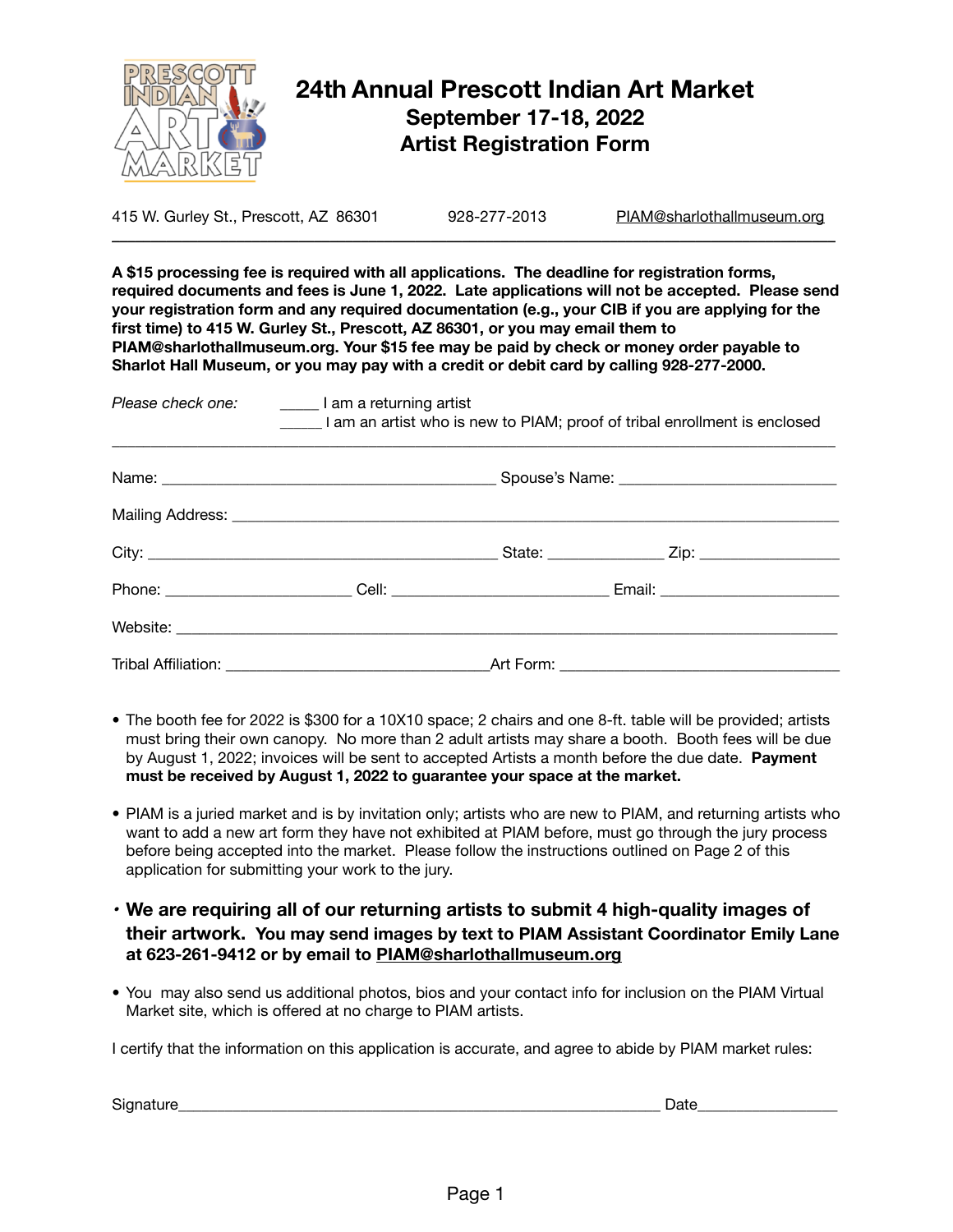

# **Instructions for Jury Submissions**

415 W. Gurley St., Prescott, AZ 86301 928-277-2013 PIAM@sharlothallmusuem.org

- **• Images:** The jury will rely on digital images to evaluate your work. It is very important for you to provide high-quality images. We require images of at least four different items of each type of art that you want the jury to consider. For example, if you are applying in sculpture and pottery, we need at least 4 images of each. You may submit your images on a CD sent with your application (your CD will be returned to you), or as attachments to an email sent to PIAM@sharlothallmuseum.org. Do not embed the images within the text of the email; they must sent as attachments. If you are applying online, you may download the images onto the form.
- **• Title and Size of Artwork:** Please provide a title, if any, for each piece of art you want the jury to consider, and the dimensions of the piece - especially paintings, photography, carvings and sculptures.
- **• Materials and Methods:** Please provide information on the materials used in your art, and the methods and processes you use in creating your art. **The PIAM jury expects detailed information from you on how you make each piece including how you acquire your raw materials, the tools and techniques you use, and your finishing processes.**
- **• Personal Information:** Please provide any information you wish the jury to consider regarding formal art training or relevant degrees that you have earned. Please attach to your application a summary of Indian Markets where you have represented your work and list any awards, ribbons or prizes that you have received.
- **• Eligibility:** You must provide a copy of your tribal enrollment or your certification as an "Indian Artisan" from a State or Federally recognized tribe\*. This information will be kept confidential. Please attach a copy to this application.

**Your application and non-refundable \$15 Processing Fee must be received by June 1, 2022. Late applications will not be accepted. Send your application, tribal enrollment\*, images and check or money order payable to "Sharlot Hall Museum" to 514 W. Gurley St., Prescott, AZ 86301. To pay by credit or debit card, call (928) 277-2000 and give the receptionist your card number.** 

\*Returning artists who are adding a new art form do not need to re-submit their tribal enrollment documents.

# **YOU MAY ONLY DISPLAY OR SELL ITEMS THAT YOU HAVE BEEN JURIED IN ON. IF YOU WISH TO DISPLAY OR SELL ITEMS THAT YOU HAVE NOT BEEN PREVIOUSLY JURIED IN ON, YOU MUST SUBMIT THEM TO THE JURY FOR APPROVAL.**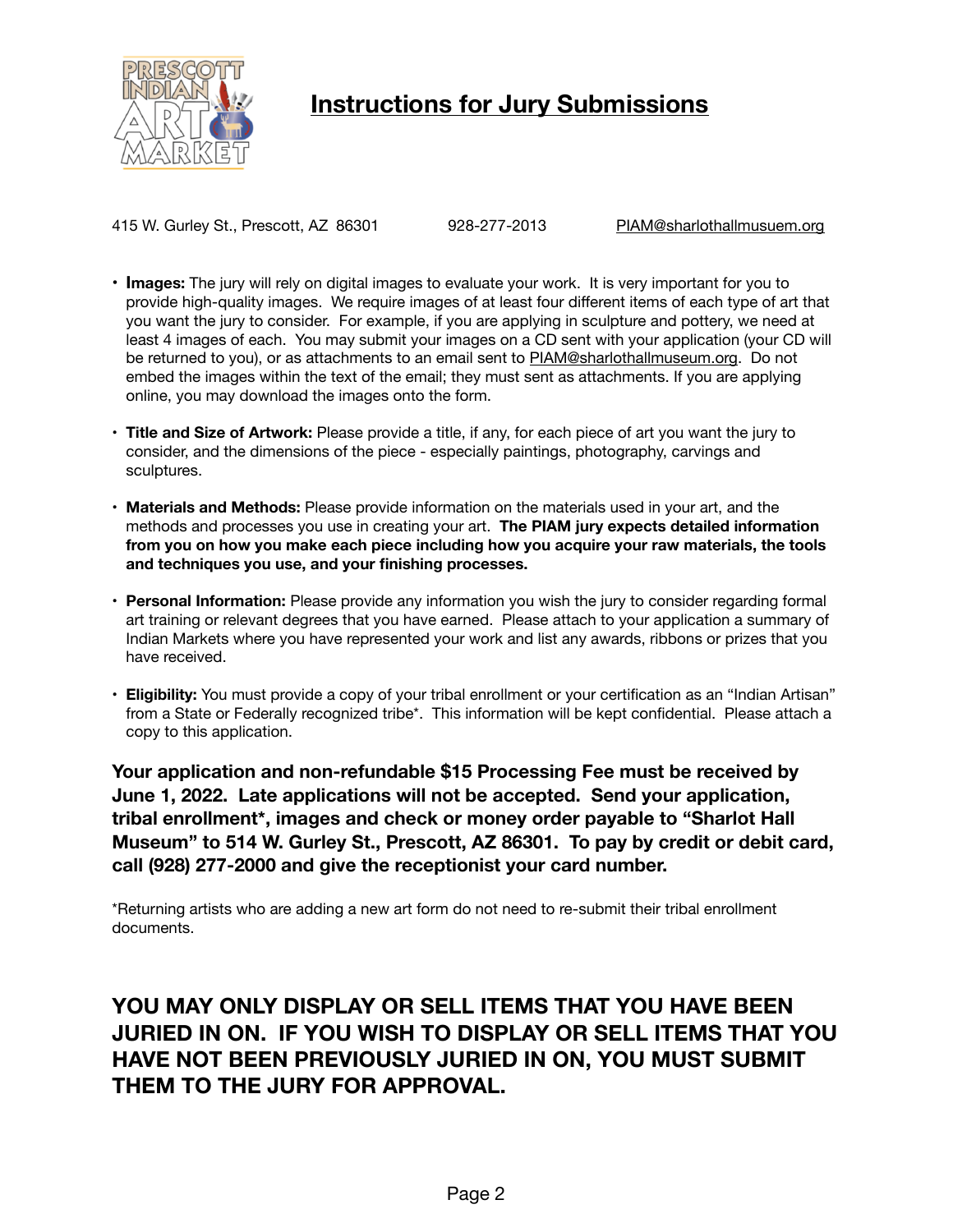## **Application and Eligibility**

- No dealers, traders , guilds or cooperatives are invited
- To qualify, artists must submit an application with at least 4 high-resolution images, emailed to [PIAM@sharlothallmuseum.org](mailto:PIAM@sharlot.org) (Note: only 4 submissions per email, please label clearly with artist name and "PIAM application photos" in subject line). Photos may also be submitted via CD or texted to Assistant Market Coordinator Emily Lane at 623-261-9412.
- If an artist wishes to sell work for more than one medium, (painting and jewelry, for example), each art type must be supported with a minimum of 4 images.
- Artists must be at least 18 years of age, unless accompanied by a parent.
- Artwork must be handcrafted by the exhibiting artist. No imported, manufactured or massproduced items will be allowed.
- **Artists must be present at their booth both days of the market from opening to closing; artists may not be represented by a third party running their booth.**

Artists must be eligible under the **Indian Arts and Crafts Act of 1993-2010.** 

**When you apply, you must provide legal proof that you belong to a U.S. federal or state recognized nation or tribe. A photocopy or photo of your tribal enrollment document proving this membership is required. An artist with an "Indian artisan certification" must provide a current letter of recognition from a federal or state recognized nation or tribe.\*** 

The Prescott Indian Art Market is an **invitational museum show**; artist invitations are based on demonstrated originality, creativity and technical excellence. The **Indian Arts Advisory Council** (IAAC) are members chosen from the Indian art community known for their leadership. The IAAC governs the marketplace, developing and maintaining the rules and standards of the show. Disputes about removal of a product from the show, or about interpretation of those rules are decided by the IAAC.

## **Acceptable Art Forms and Materials**

The IAAC does not wish to dictate what kinds of work or materials an artist chooses. However, to keep standards high, the following materials and techniques are not allowed:

• No work produced with commercial kits, molds, patterns, plans or prefabricated forms.

• No sale or display of prehistoric or culturally sensitive artifacts. The Advisory Council bans:

-Any use of materials such as raptor feathers or threatened/endangered species

-The display of, or offer for sale, of any known ceremonial objects

• Rules for specific mediums follow on page 4

## **BOOTH MONITORS WILL BE EMPLOYED TO ENFORCE MARKET GUIDELINES.**

**NO T-SHIRTS, MUGS OR OTHER MASS-PRODUCED ITEMS ARE ALLOWED. FAILURE TO FOLLOW THE MARKET GUIDELINES MAY RESULT IN YOU BEING ASKED TO REMOVED NON-ALLOWED ITEMS FROM YOUR BOOTH, AND/OR NOT BEING INVITED BACK.** 

Any Questions? Contact Dave Lewis at 928-277-2013 or [PIAM@sharlothallmuseum.org](mailto:PIAM@sharlot.org)